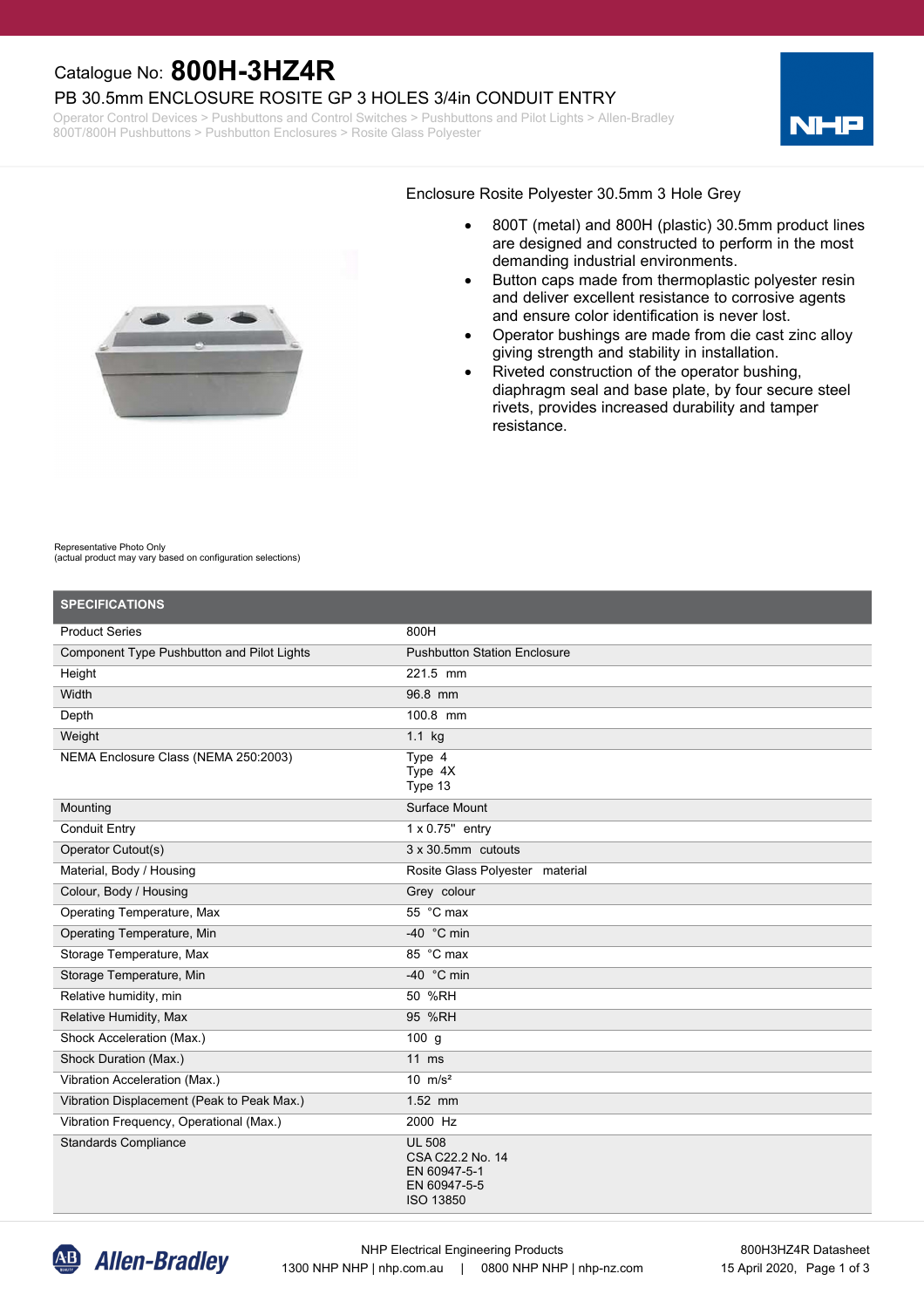## Catalogue No: **800H-3HZ4R**

### PB 30.5mm ENCLOSURE ROSITE GP 3 HOLES 3/4in CONDUIT ENTRY

Operator Control Devices > Pushbuttons and Control Switches > Pushbuttons and Pilot Lights > Allen-Bradley 800T/800H Pushbuttons > Pushbutton Enclosures > Rosite Glass Polyester

| Certifications                                 | <b>CE</b><br><b>CSA</b><br>UL<br><b>CCC</b> |
|------------------------------------------------|---------------------------------------------|
| <b>REFERENCES</b>                              |                                             |
| <b>IECEx Certificate</b>                       | -                                           |
| Supplier Declaration of<br>Conformity:         | -                                           |
| <b>Installation Guide:</b>                     | $\overline{\phantom{0}}$                    |
| User Manual:                                   | ۰                                           |
| <b>Manufacturer Datasheet:</b>                 | 800H3HZ4R Manufacturer Datasheet            |
| Manufacturer Catalogue<br>& Product Selection: | 800T/800H Manufacturer Catalogue            |



Watertight, Oiltight, Corrosion Resistant Enclosure Dimension Diagram



NH